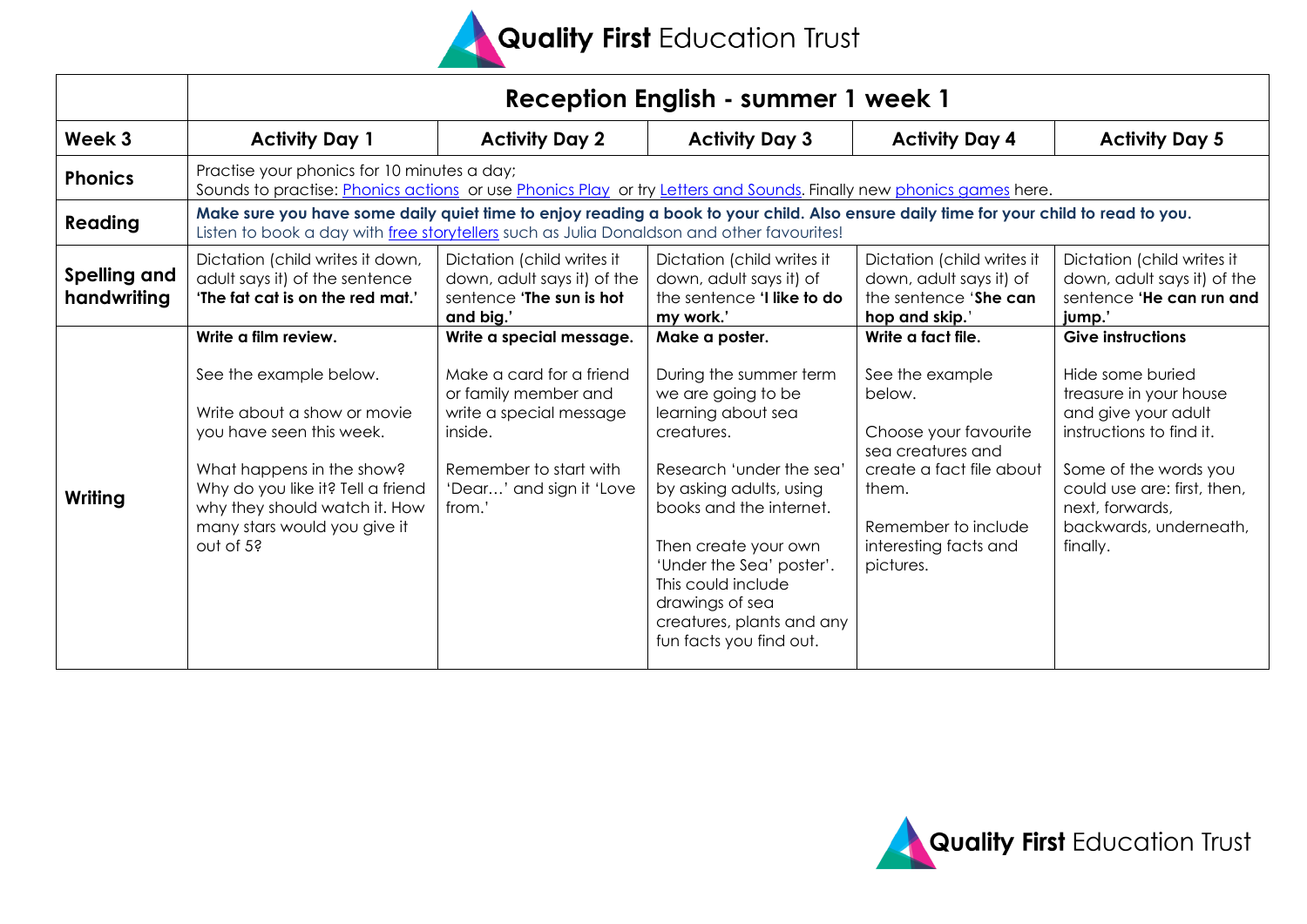Watch this film because… The best bit is… I would recommend this film to…because… It would be even better if… I award this film…stars.



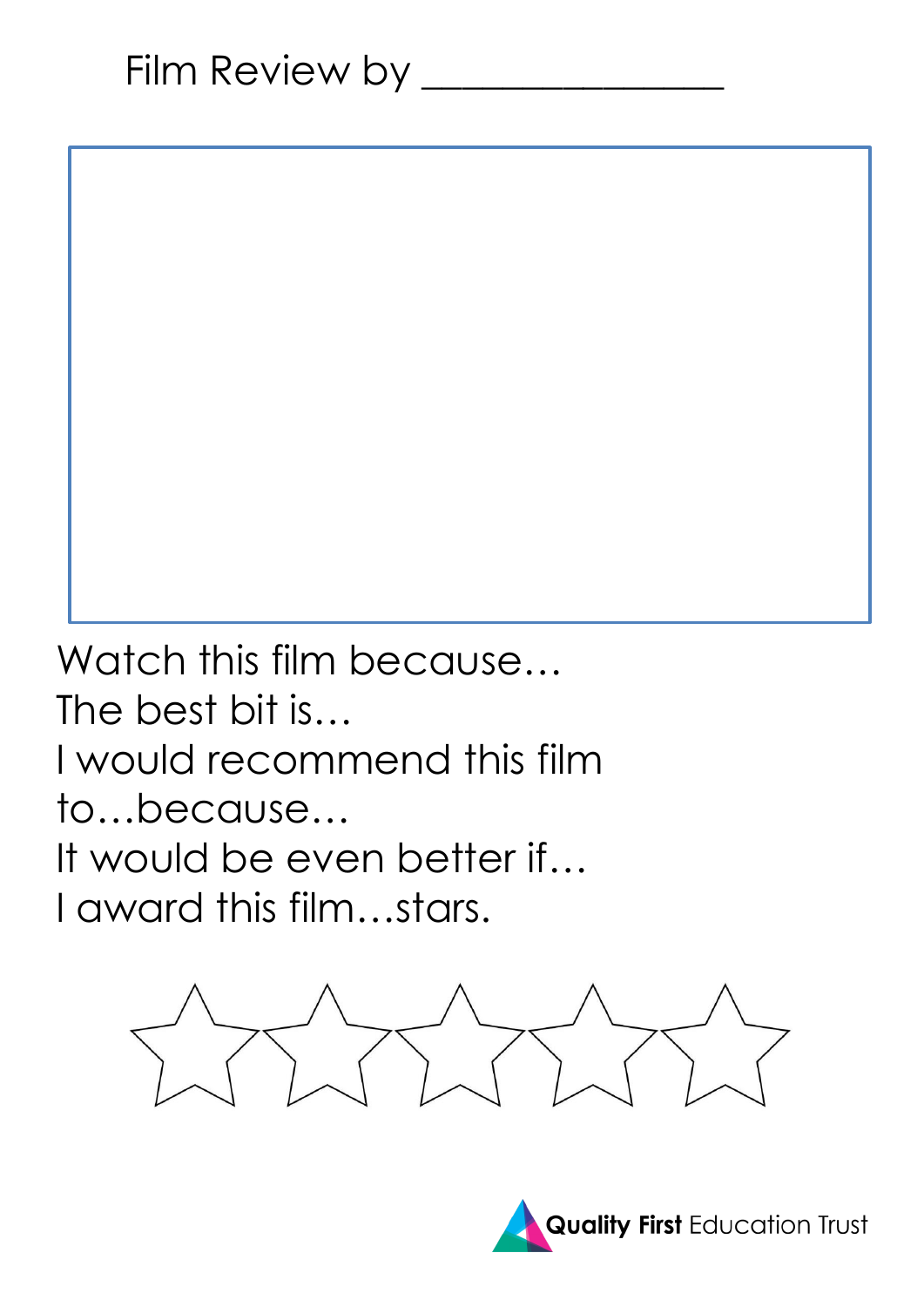## Sea Creature Fact File by



## **Sharks**



Did you know sharks can hear fish swimming from over one mile away?

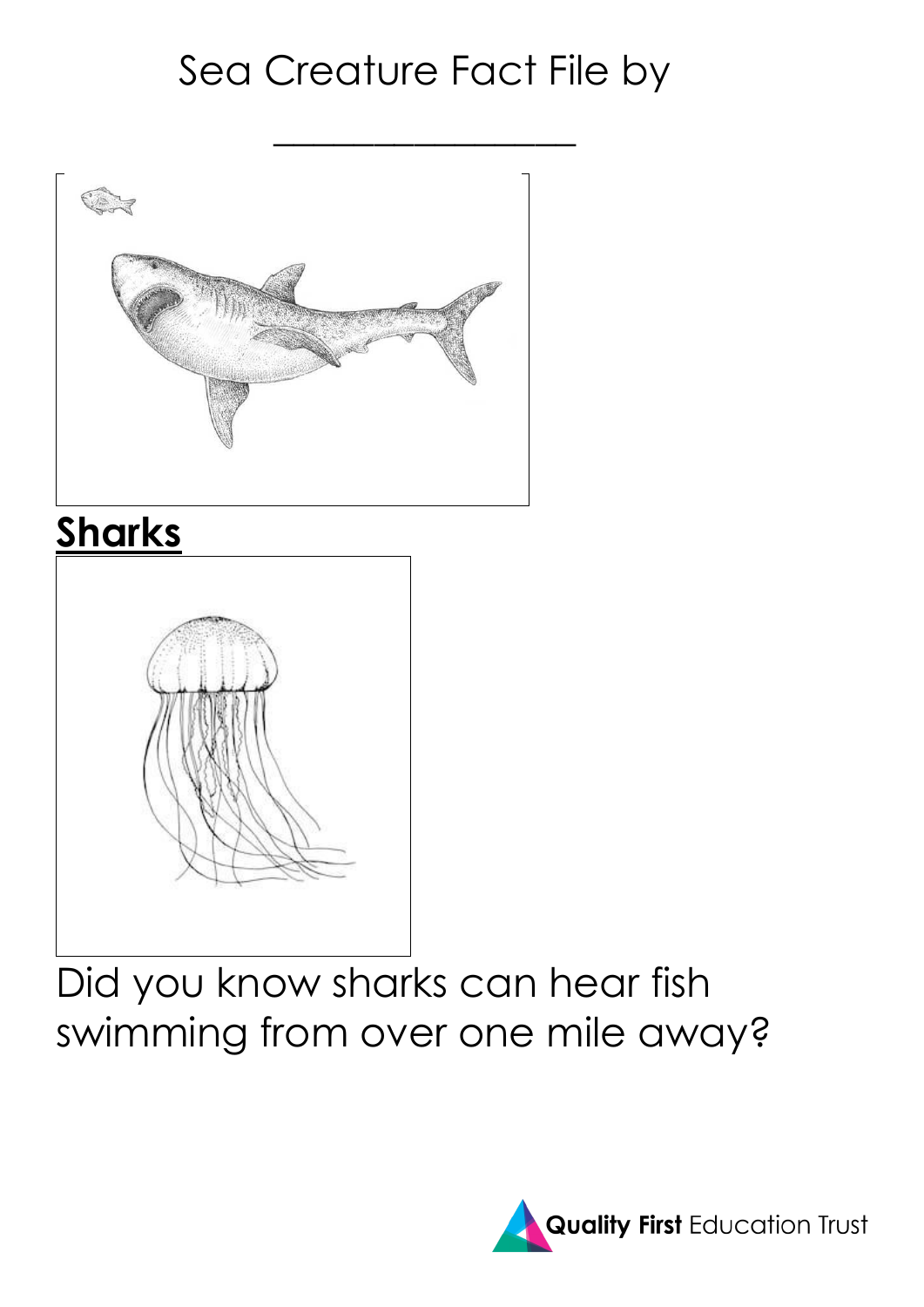## **Jellyfish**

Some jellyfish can glow in the dark. Also jellyfish have no brain, heart, bones or eyes.

**Fun Facts**

1. … 2. … 3. …